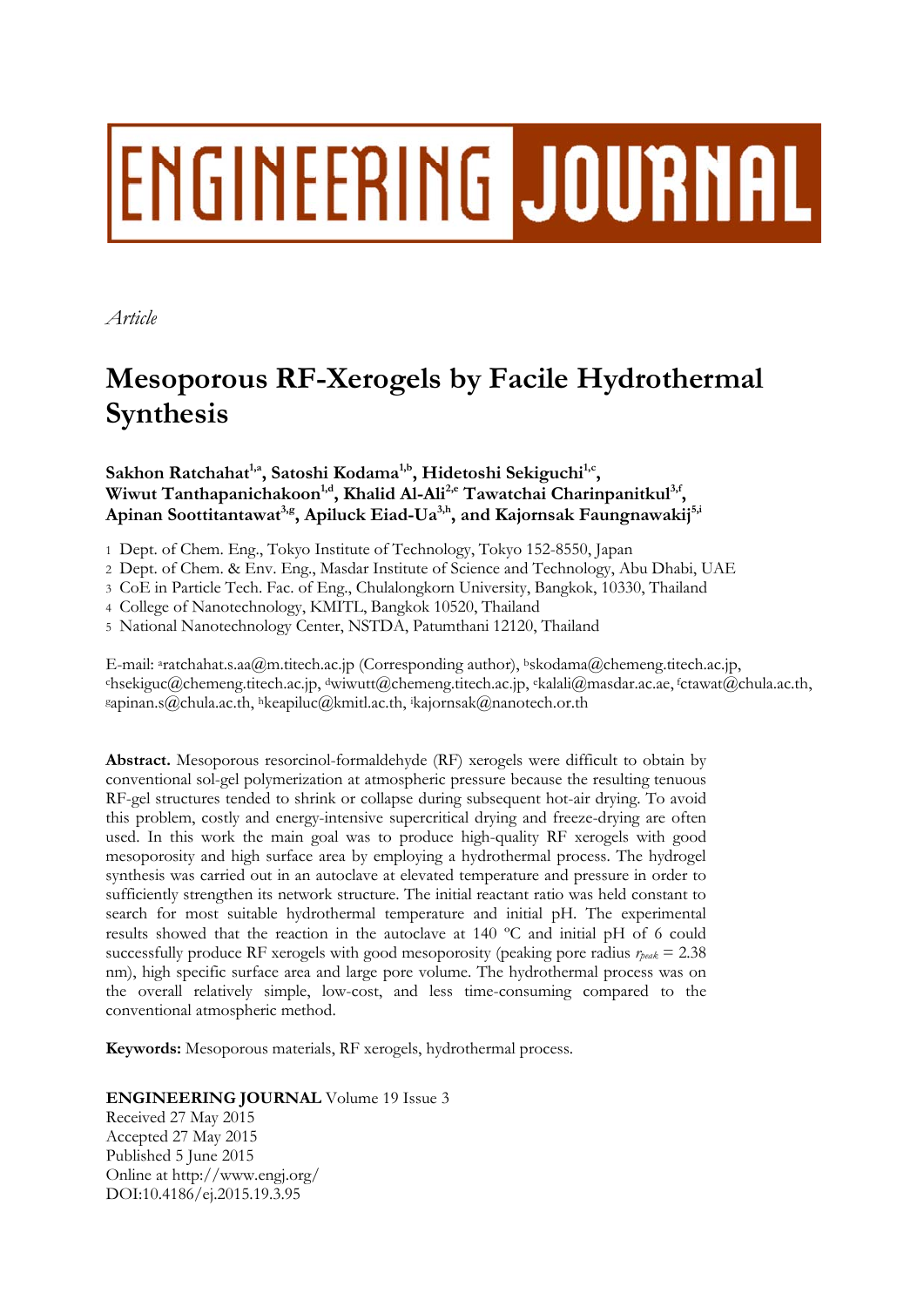#### **1. Introduction**

Resorcinol-formaldehyde (RF) gels have received considerable attention in the literature over past decades due to its useful properties which include high porosities (>80%) in micropore to mesopore range, high specific surface areas (400-1200 m<sup>2</sup>/g), and large pore volumes [1, 2]. RF gels also exhibit extremely low thermal conductivity resulting from its porous structure. In addition, RF gels could be carbonized at high temperature under inert atmosphere to produce thermally stable pure-carbon structures called RF carbon gels [3]. Achieving the desired mesoporosity of RF carbon gels has been the focus of a majority of many research works regarding their synthesis since it is often the mesoporosity that determines their industrial applications [4, 5]. Application of mesoporous RF carbon gels includes supporting materials for catalysts [6], electrode materials for electric double layer capacitors (EDLC) [7], column chromatography (HPLC and GC) packing [8], adsorbents [9], thermal insulators [10] and so on. These carbon gels have a clear advantage over microporous materials regarding the adsorption and transformation of large organic molecules. Usable to direct medicines to their target organs (controlled drug delivery and targeting), mesoporous RF carbon gels may also play an important role in the therapeutic field [5].

Although mesoporous RF gels could be prepared via a template method (soft/hard template), a simple, low-cost, template-free method is preferable if it can be achieved by optimizing initial synthesis parameters and regulating the evaporation of water solvent during the drying step [13,14]. Synthesis of RF gels is conventionally conducted in a similar way to phenolic resin preparation, using sol-gel polycondensation. Briefly, reactants including resorcinol (R) and formaldehyde (F) are mixed at an appropriate ratio with water (W) as solvent in the presence of catalyst (C), usually a basic catalyst such as sodium carbonate [11]. Then the clear solution is heated to a specific temperature (< 100 ºC) at nearly atmospheric pressure and held for a period of time to form stable, cross-linked hydrogels. The RF hydrogels may then be washed with an organic solvent to remove unreacted residuals. To obtain solid mesoporous RF gels, the RF hydrogels have to be carefully dried to remove water from their pore structures by a suitable drying method that could maintain the mesopores formed in the tenuous networks. The three typical drying techniques [12] are supercritical drying with carbon dioxide, freezing drying with solvent exchange, and conventional drying in an inert atmosphere (air/nitrogen), which yield solid-dried RF gels called RF aerogels, RF cryogels, and RF xerogels, respectively. The CO2-supercritical drying is the most suitable method for obtaining RF gels with excellent mesoporous property because the solvent is removed under supercritical conditions where the pores are free from capillary forces, thereby eliminating the shrinkage and collapse of pore structure. However, the cost of supercritical drying is extremely high. Though freeze-drying with solvent exchange is more economical compared with the supercritical and offers an effective alternative to prepare mesoporous RF gels with controlled pore structure, it is still expensive and time-consuming in terms of operating cost and solvent exchange step [13]. Though drying in inert atmosphere, especially hot-air drying, is the simplest and cheapest means, the resultant surface area, pore volume and average pore size of RF xerogels are significantly smaller than their aerogel and cryogel counterparts [12]. These inferior properties may be attributed to the partial collapse of their tenuous pore structures during water evaporation due to high capillary forces exerted by water surface tension. Alternatively, the production cost may be minimized if expensive and complicated drying processes (supercritical CO2 drying and freeze-drying) could be avoided by synthesis of high-quality RF-hydrogels with strong pore structures that can be maintained during conventional hot-air drying.

The primary objective of this work is to hydrothermally synthesize high-quality RF hydrogels that can undergo hot-air drying to yield good-quality mesoporous RF xerogels. More specifically, RF hydrogel synthesis was carried out in an autoclave which is a closed system at elevated pressure and temperature to strengthen the hydrogel structure while suppressing evaporation of water molecules under autogenous pressure. The hydrothermal temperature and initial pH of solution were varied in search of a suitable condition that minimizes structural collapse during subsequent hot-air drying.

#### **2. Materials and Methods**

#### **2.1. Chemicals**

RF hydrogels were synthesized by polycondensation of resorcinol (1, 3-dihydroxybenzene, C<sub>6</sub>H<sub>4</sub>(OH)<sub>2</sub>, 99% purity from E. Merck) with 36% methanol-stabilized formaldehyde (HCHO, Fluka Chemie). Sodium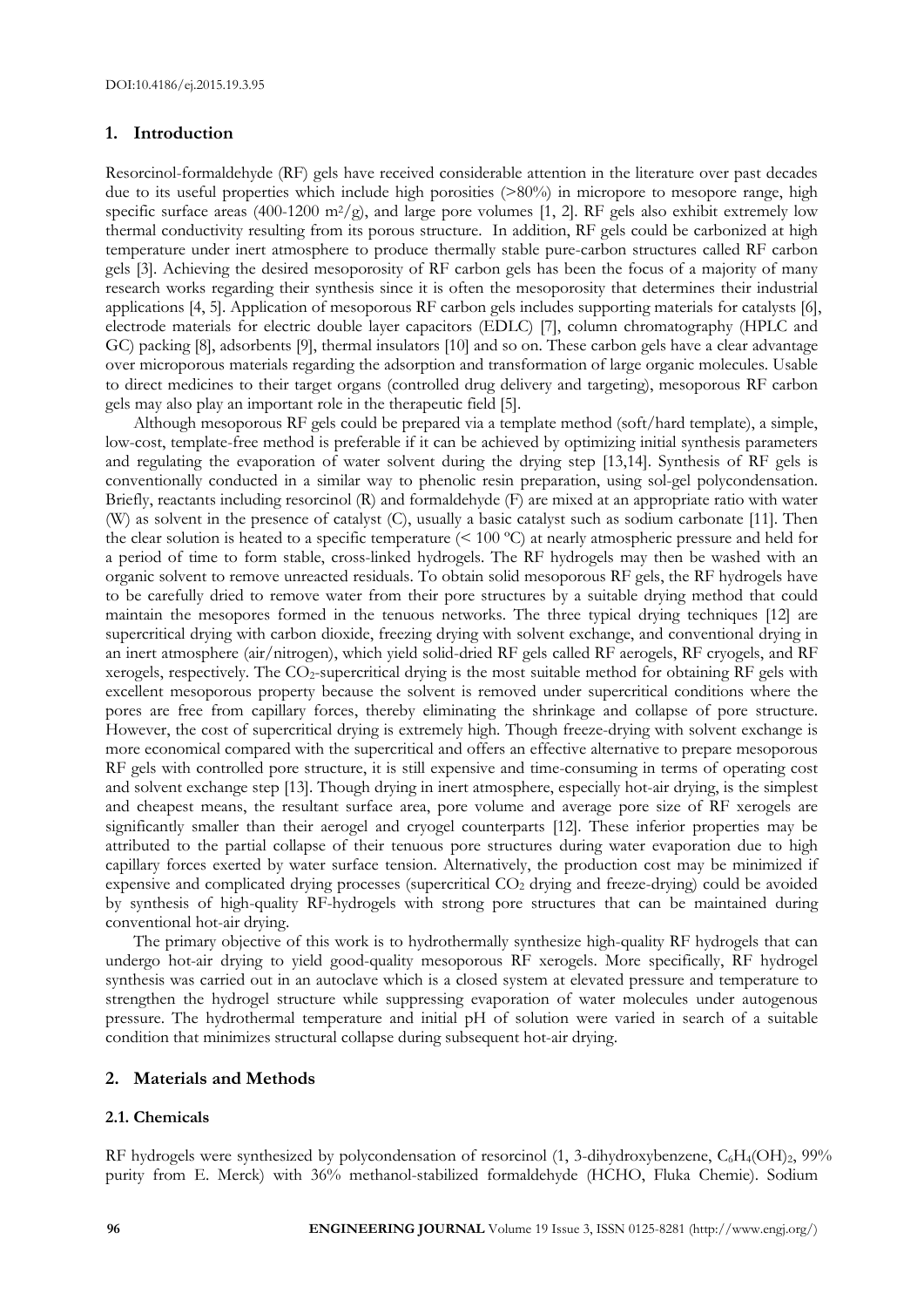carbonate (Na2CO3, E. Merck) was used as basic catalyst, and distilled water as solvent. The sol-gel polycondensation took place in a 50 mL-Teflon-lined stainless steel autoclave (see Fig. 1 (a)-(b)) containing multiple inserted glass tubes (illustrated in Fig. 2(b)) with inside diameter and length of 3.0 mm and 50.0 mm, respectively.

#### **2.2. Synthesis and Characterization of Mesoporous RF Xerogels**

RF solution was prepared according to the method first proposed by Pekala [11]. First, resorcinol (R) was dissolved in distilled water (W) at a predetermined R/W molar ratio of 0.041. Next, formaldehyde (F) with a fixed R/F molar ratio of 0.5 was mixed in the solution and a small designated amount of sodium carbonate catalyst (C) was gradually added dropwise while stirring for 30 min to obtain a homogeneous clear solution. Then the RF solution was filled in the glass tube molds and aged at elevated temperature to complete polycondensation reactions, thereby becoming solid RF hydrogel monoliths.

Two different sets of aging experiments, namely, conventional aging in open atmosphere at 160 °C and hydrothermal aging in the autoclave illustrated in Fig. 1 (a closed system with autogenous pressure) were carried out to compare their effect on the mesoporosity of resultant RF xerogels.



Fig.1. Illustrations of (a) the components of an autoclave, and (b) the assembled stainless steel autoclave.

In the first set of aging experiments, the initial pH of RF solutions was varied from 4.0 to 7.0 by changing the amount of added catalyst to investigate its effect on the porous structure of atmospheric RF xerogels. To age the RF solution, the filled glass tube molds were heated up in an oven to a reaction temperature of 160 ºC in open atmosphere for 48 hours. In the second set of aging experiments, the filled glass tubes with a predetermined pH of 6.0 were put in the autoclave as shown in Fig. 2. Next, the autoclave was put in the oven, where a designated reaction temperature was provided. The aging step was held isothermally for 48 hours. Then the autoclave was left to cool naturally to room temperature. In either case, the monolithic RF hydrogel samples were taken out to undergo removal of water solvent by conventional hot-air drying at 40 ºC for 72 hours and become RF xerogels. To investigate the effect of hydrothermal condition on the porous structure, the hydrothermal temperature was varied from 140 to 200 ºC while the molar ratios between R/F and R/W as well as initial pH were fixed at 0.5, 0.041, and 6.0, respectively [13]. The porous properties of RF xerogels were analyzed by a BET analyzer using adsorptiondesorption of nitrogen at 77 K (BEL: BELSORP-mini, Japan). The mesopore size was defined according to IUPAC (2 nm < pore diameter < 50 nm). Surface area,  $V_T$ , and  $d_{avg}$  were calculated by BET method. Mesopore volume was determined according to BJH method. Micropore volume was determined according to t-plot method.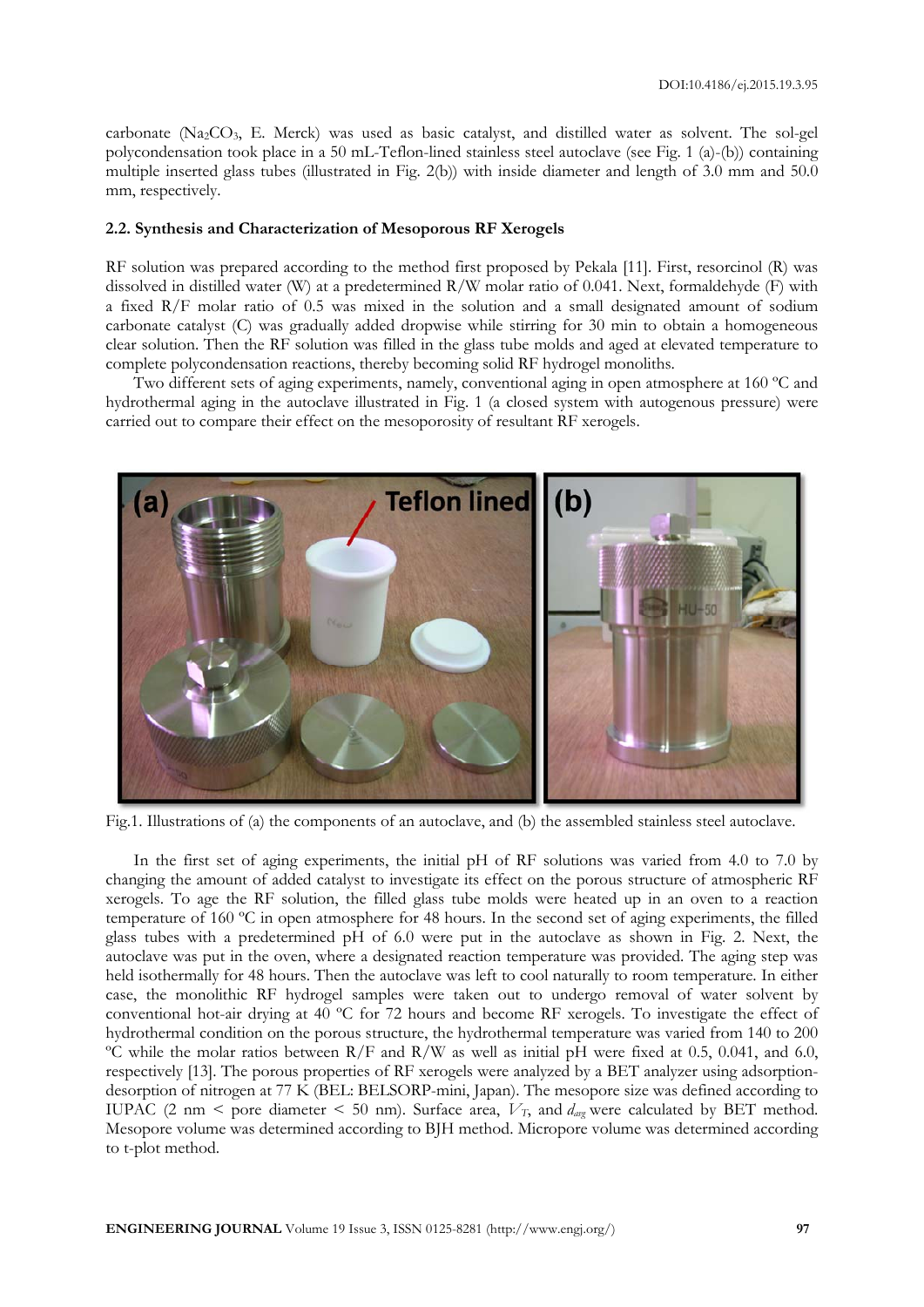

Fig. 2. Illustrations of (a) two different sets of aging experiments, and (b) RF gel monolith (left) and autoclave configuration (right).

#### **3. Results and Discussion**

#### **3.1. Atmospheric RF Xerogels: Effect of Initial pH Solution on Surface Area, Pore Volume and Pore Structure**

Table 1 summarizes the synthesis conditions of all RF xerogels synthesized via atmospheric and hydrothermal preparation, and their corresponding porous properties, including BET surface area (*SBET*), total pore volume (*VT*), mesopore volume (*Vmeso*), micropore volume (*Vmicro*), *rpeak*, and average pore size (*davg*). The *rpeak* denotes the pore size at which a peak value or mode of the pore size distribution from BJH method is observed.

| Sample  | R/F | /W<br>R/ | R/C | рH       | ∼    | System      | $S_{BET}$ | $V_T$                                 | $V$ <sub>mes</sub>                    | $V$ micro                             | $r_{\text{peak}}$ | $d_{\text{avg}}$ |
|---------|-----|----------|-----|----------|------|-------------|-----------|---------------------------------------|---------------------------------------|---------------------------------------|-------------------|------------------|
|         |     |          |     |          | ſ°Сl |             | $[m^2/g]$ | $\left[ \text{cm}^3/\text{g} \right]$ | $\left[ \text{cm}^3/\text{g} \right]$ | $\left[ \text{cm}^3/\text{g} \right]$ | [nm]              | [nm]             |
| $pH-4$  | 0.5 | 0.041    | 100 | 4        | 160  | atmospheric | 189       | 0.18                                  | $_{\rm ND}$                           | 0.18                                  | $_{\rm ND}$       | 3.8              |
| $pH-5$  | 0.5 | 0.041    | 150 |          | 160  | atmospheric | 248       | 0.19                                  | $_{\rm ND}$                           | 0.19                                  | ND                | 3.1              |
| $pH-6$  | 0.5 | 0.041    | 200 | 6        | 160  | atmospheric | 277       | 0.17                                  | $_{\rm ND}$                           | 0.17                                  | $_{\rm ND}$       | 2.5              |
| $pH-7$  | 0.5 | 0.041    | 250 |          | 160  | atmospheric | 202       | 0.14                                  | $_{\rm ND}$                           | 0.14                                  | $_{\rm ND}$       | 2.8              |
| $T-140$ | 0.5 | 0.041    | 200 | 6        | 140  | autoclave   | 363       | 0.35                                  | 0.28                                  | 0.06                                  | 2.38              | 3.8              |
| $T-160$ | 0.5 | 0.041    | 200 | 6        | 160  | autoclave   | 251       | 0.22                                  | 0.19                                  | 0.01                                  | 1.64              | 3.6              |
| $T-180$ | 0.5 | 0.041    | 200 | 6        | 180  | autoclave   | 183       | 0.16                                  | 0.11                                  | 0.01                                  | 1.21              | 3.4              |
| $T-200$ | 0.5 | 0.041    | 200 | $^{(1)}$ | 200  | autoclave   | 131       | 0.13                                  | 0.10                                  | 0.02                                  | 1.85              | 3.9              |

Table 1 Synthesis conditions and porous properties of air-dried RF xerogels.

Notes:  $ND = not detected$ 

Figure 3 illustrates that the adsorption/desorption isotherms of all four atmospheric RF xerogels prepared at different initial pH belonged to type I in IUPAC classification. This type I isotherm is typical microporous materials with exposed surfaces residing almost exclusively inside the microspores which, once filled with adsorbate, leave little external surface for further adsorption. This type I isotherm also indicates the absence of mesopores in the prepared-atmospheric RF xerogels.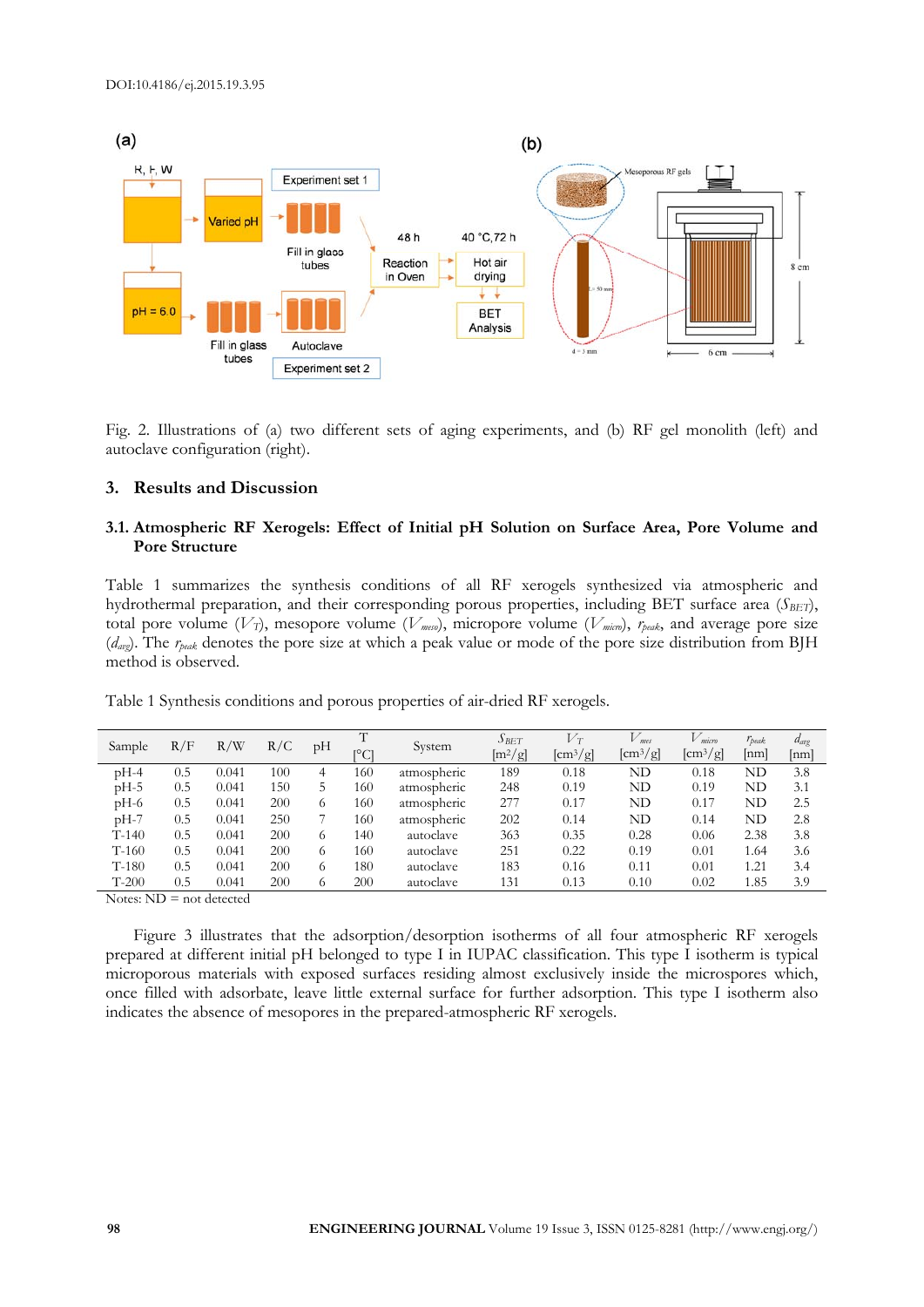

Fig. 3. Effect of initial pH of solution on N<sub>2</sub> adsorption-desorption isotherms of atmospheric RF xerogels.

Similarly, Fig. 4 and Table 1 show the effect of the initial pH on the  $S_{BET}$ , and  $V_T$  of the atmospheric RF xerogels, whereas Fig. 5 shows the corresponding pore size distributions. Obviously, RF xerogels synthesized with an initial neutral pH of 7.0 possessed relatively low surface area of  $202 \text{ m}^2/\text{g}$ . Interestingly, as the pH decreased from 7.0 (neutral) to 6.0 (slightly acidic), the surface area increased remarkably from 202 to 277  $\text{m}^2/\text{g}$ . This may be attributed to the simultaneous increase in pore volume (from 0.14 to 0.17  $\text{cm}^3/\text{g}$ ) and decrease in pore size (from 2.8 to 2.5 nm). In addition, it is known that a lower initial pH (more acidic) would catalytically promote the structure-forming condensation reaction, thereby forming a relatively strong cross-linked structure where the majority of the pores would still remain intact during the drying step [15]. However, the surface area decreased monotonically over the pH range of 6.0 to 4.0 as shown in Fig. 4 and Table 1, mainly because a more acidic condition would promote formation of larger sol particles, bigger primary particles, thereby resulting in wider interparticle spaces and relatively larger micropores, which could contribute to less surface area. As a result, the average pore size increased significantly from 2.5 to 3.8 nm while the pore volume remained more or less the same. In fact, Table 1 and Fig. 5 clearly reveal that a lower pH (more acidic) would tend to produce not only a larger pore size but also a broader pore size distribution. This trend is consistent with the observed trends of pore volume shown in Fig. 4 and also reported for cryogels [16].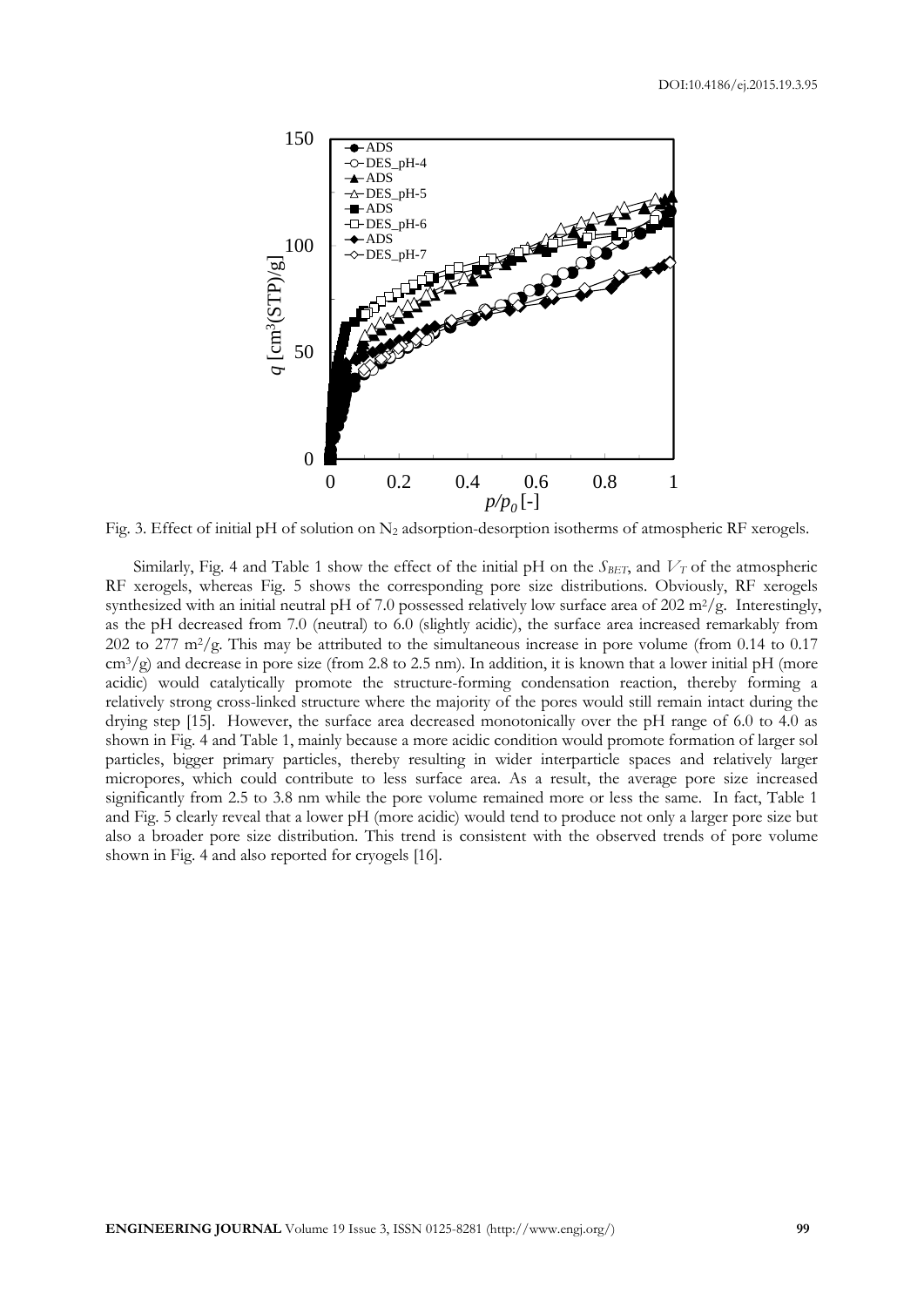

Fig. 4. Effect of initial pH of RF solution on surface area and pore volume of atmospheric RF xerogels.

Meanwhile, the sheer effect of reaction pressure on the porous property of xerogels could be observed by comparing samples prepared under atmospheric pressure with *pH* of 6 to those at *T* of 160 ºC under autogenous steam saturation pressure of 0.63 MPa. The latter samples had significantly larger pore volume and pore size than the former because of 2 main reasons. First, the autoclave allowed autogenous pressure buildup that completely suppressed evaporation and escape of water molecules from the forming pores. Secondly, the stronger pre-stressed nanostructure of the latter samples resulted in less shrinkage and collapse, thereby maintaining larger pore volume and size. On the other hand, despite a smaller pore volume the former samples still managed to exhibit a slightly larger surface area due to significantly smaller pore size.



Fig. 5. Effect of initial pH of RF solution on pore size distributions of atmospheric RF xerogels.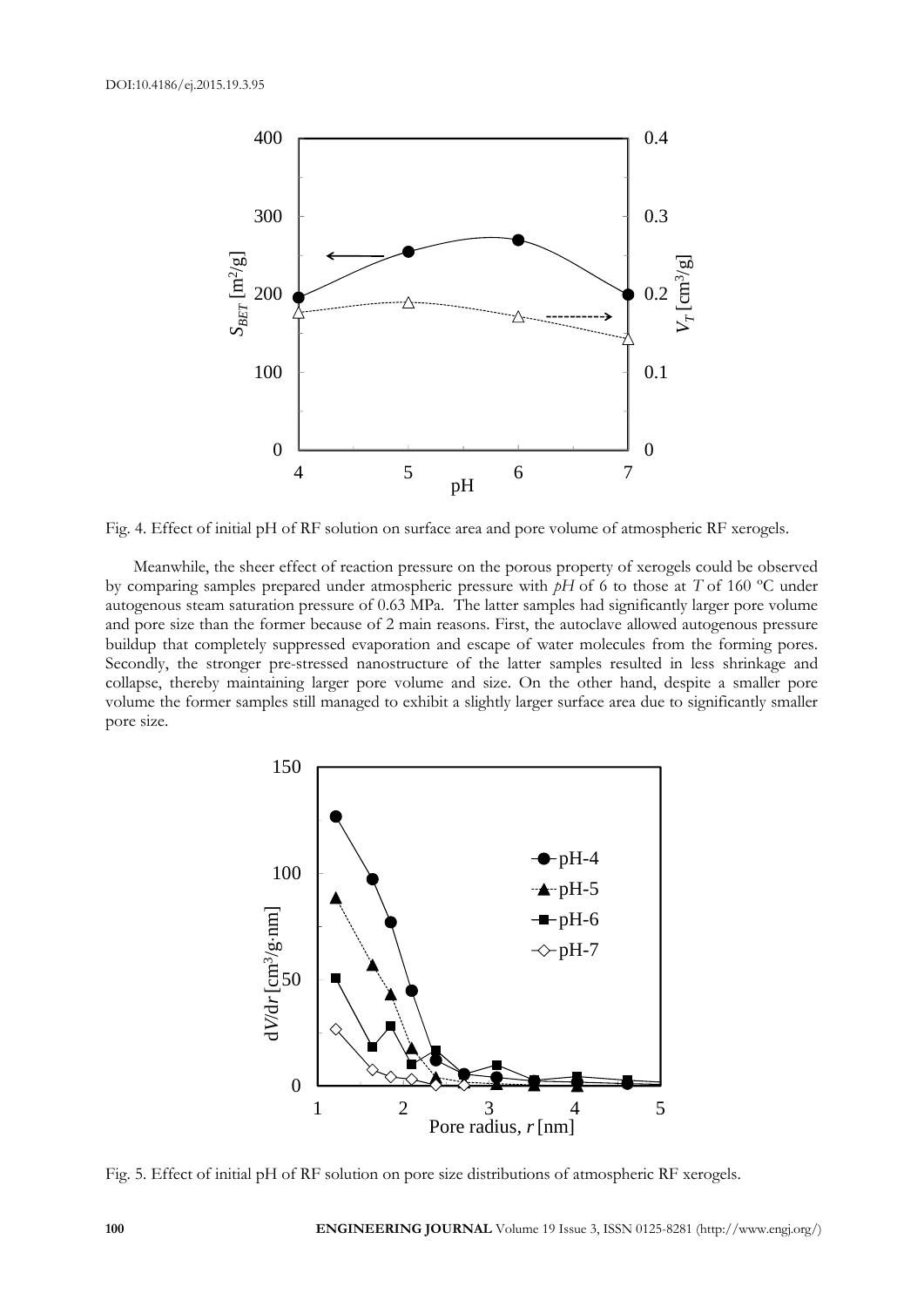#### **3.2. Hydrothermal RF Xerogels: Effect of Hydrothermal Temperature on the Surface Area, Pore Volume and Pore Structure**

Since the RF solution with initial  $pH = 6$  was found to clearly provide the highest surface area despite a slightly smaller pore volume as mentioned in section 3.1, this pH value was used in the second experimental set (hydrothermal process in autoclave). The investigated hydrothermal temperatures of 140, 160, 180, and 200 ºC had corresponding steam saturation pressures of 0.36, 0.63, 1.00 and 1.57 MPa, respectively. Fig. 6 and  $7$  show  $N_2$  adsorption-desorption isotherms of RF xerogels prepared at different hydrothermal temperature and the corresponding surface area and total pore volume, respectively. Meanwhile, Fig. 8 shows the effect of hydrothermal temperature on pore size distribution. As shown in Fig. 6, all isotherms were similar and exhibited a type IV  $N_2$  isotherm with a type H2 hysteresis loop [17]. This combination of the 2 features was usually attributed to capillary condensation of  $N_2$  occurring in the mesopores and was similar to those observed for sol-gel derived inorganic oxide xerogels. It should be noted that type II hysteresis loop was very complex, and might result from not only "ink bottle" shaped pores but also crosslinked networking [17]. In any case, Fig. 6 and 8 confirm that the hydrothermal RF xerogels exhibit significant mesoporosity.



Fig. 6. Effect of hydrothermal temperature on  $N_2$  adsorption-desorption isotherms of hydrothermal RF xerogels.

Figure 7 and Table 1 reveal that, as the hydrothermal temperature decreased from 200 to 140 ºC, both the surface area and pore volume increased remarkably from 131 to 363 m<sup>2</sup>/g, and from 0.13 to 0.35 cm<sup>3</sup>/g, respectively, while the average pore sizes remain nearly the same. Similar to the catalytic effect of a more acidic pH, a higher temperature would accelerate reactions and result in a fewer number of larger primary particles. This then led to the formation of a three-dimensional network structure with thicker walls and a smaller size of xerogel with higher density and less pore volume. Since there was negligible shrinkage of all hydrothermal gel samples during drying, their gel network as well as total pore volume and average pore size would remain unchanged [13, 18, 19, 20]. Because of the unchanged pore size, the increase in pore volume would contribute proportionally to the increase in surface area.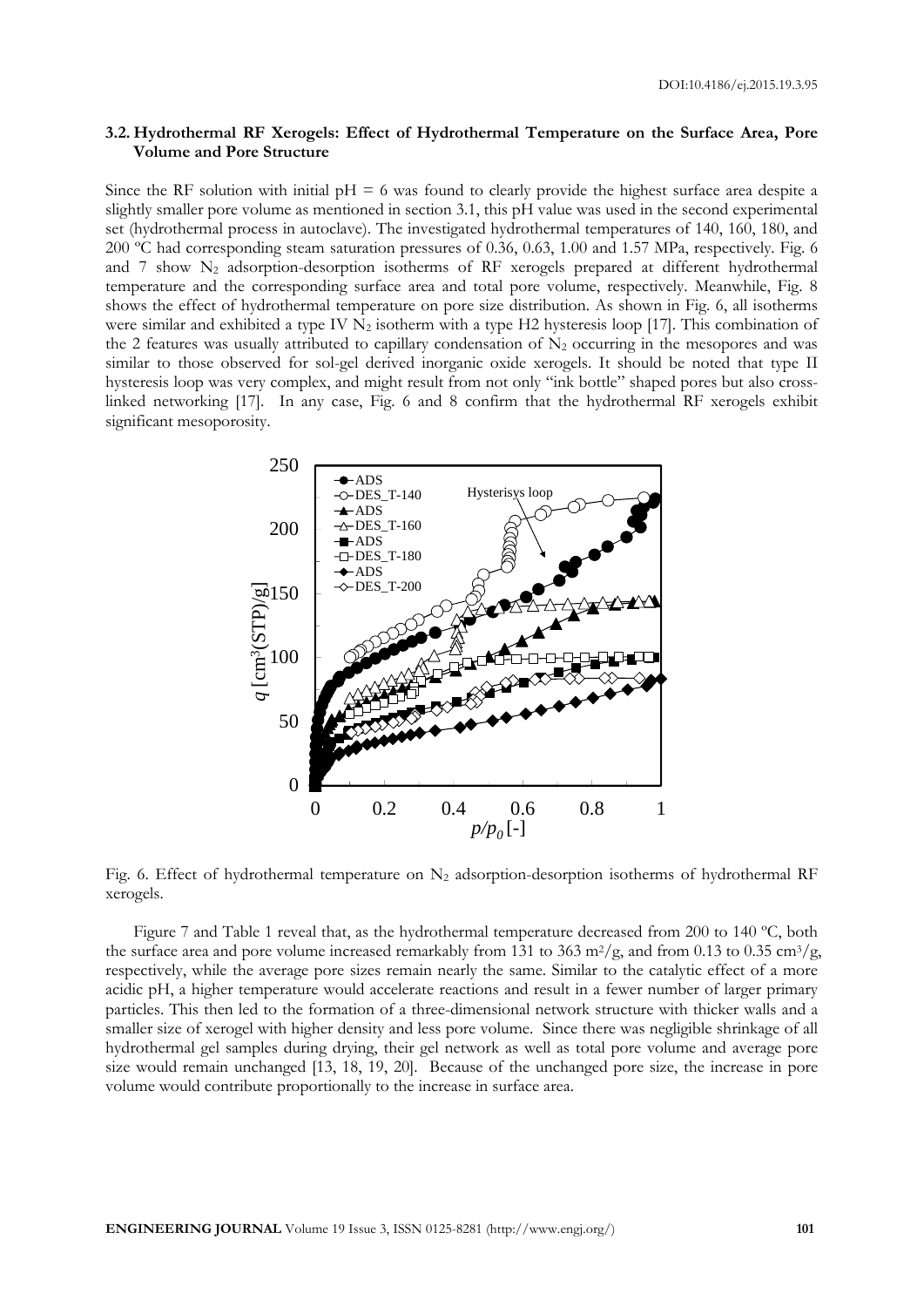

Fig. 7. Effect of hydrothermal temperature on the surface area and pore volume of hydrothermal RF xerogels.

Figure 8 and Table 1 reveal that the values of *rpeak* and *Vmes* of RF xerogels increased as the hydrothermal temperature decreased. More specifically, the lowest hydrothermal temperature of 140 ºC (Sample *T-140*) resulted in a bimodal pore size distribution of larger pore size with *rpeak* = 2.38 nm. In contrast, the pore size distribution of Sample *T-160* was unimodal with smaller pore size and *rpeak* = 1.64 nm. The *T-140* xerogel sample was composed of more than 80% mesoporosity compared to its total pore volume. This result was consistent with its isotherm with a large hysteresis loop as shown in Fig. 6.



Fig. 8. Pore size distributions of hydrothermal RF xerogels synthesized at various hydrothermal temperatures.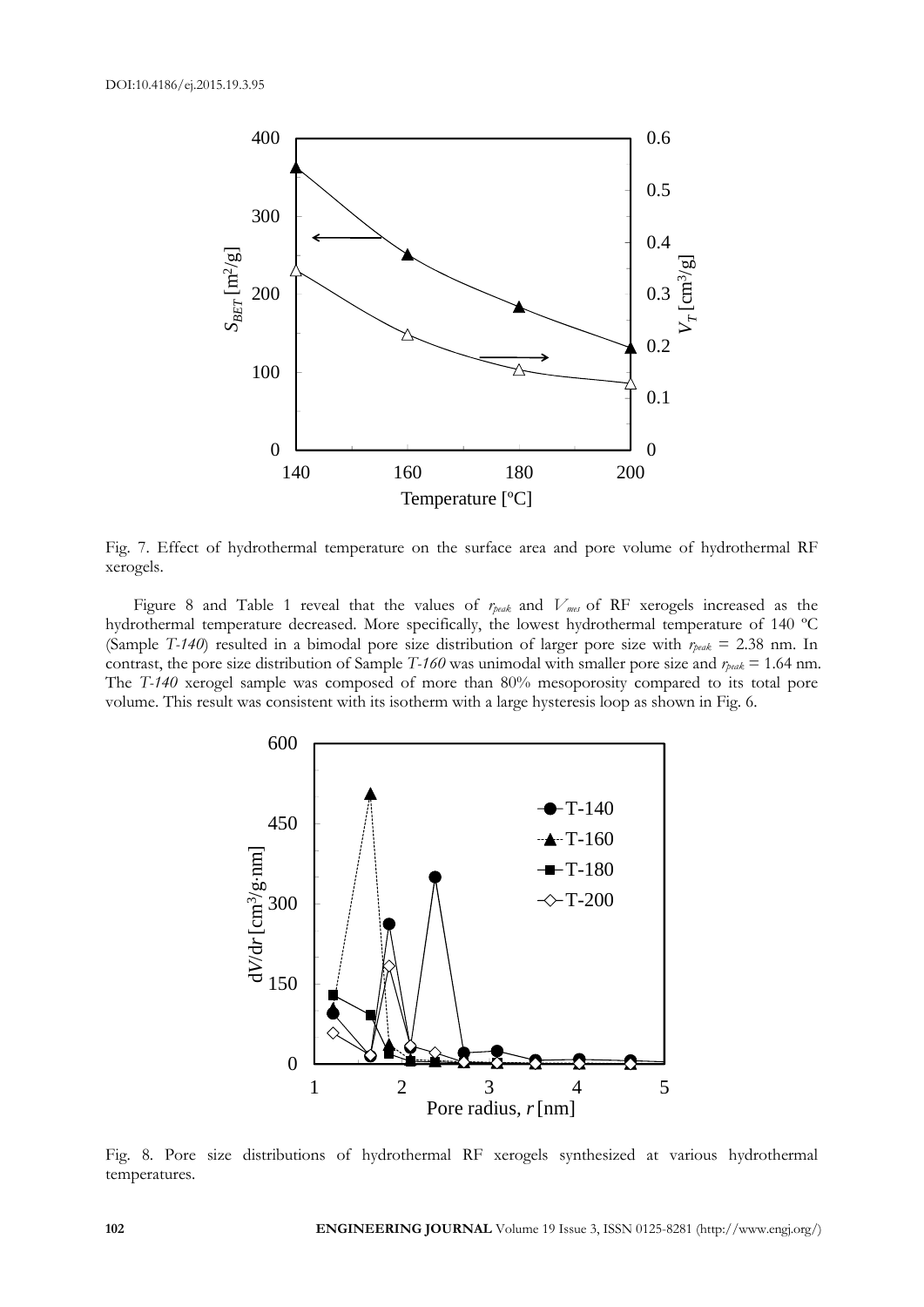It should be noted that, in the case of conventional atmospheric sol-gel synthesis, RF gelation and aging are normally carried out below the boiling point of the RF solution (below boiling point of water solvent, 100 ºC). More specifically, the hydrogels are usually aged at low temperature (25-90ºC) for many days to form cross-linked network which could sufficiently strengthen its structure before hot-air drying. To elucidate the advantage of the present hydrothermal process over the conventional process, our *T-140* xerogels were compared with those reported for conventionally synthesized samples in the literature. Tamon et al. [13] reported that the RF sols were gelled by aging them at atmospheric pressure, first at 25 ºC for 1 day, at 50 ºC for 1 day and then at 90 ºC for 3 days to obtain RF hydrogels which were subsequently dried in an oven kept at 50 °C for 48 hours to yield RF xerogels. The R/F ratio and R/C ratio of their solutions were the same as those of our *T-140* whereas their R/W ratios were 0.0204 and 0.0613. The corresponding surface area, pore volume and pore size for their both samples were 152 m<sup>2</sup>/g, 0.27 m<sup>3</sup>/g, 3.6 nm and 255 m2/g, 0.31 m3/g, 3.6 nm, respectively. Since the effect of the R/W ratio on both surface area and pore volume may be assumed to be linear [13], the corresponding characteristics of their RF xerogel aged at atmospheric pressure with R/W ratio of 0.041 would be estimated to be about 204 m<sup>2</sup>/g, 0.29 m3/g and 3.6 nm, respectively. Meanwhile, the corresponding values of *T-140* with the same R/W ratio of 0.041were 363 m<sup>2</sup>/g, 0.35 m<sup>3</sup>/g and 3.8 nm. Therefore, with respect to our hydrothermal samples, the surface area and pore volume significantly increased by almost 80% and 20%, respectively, whereas the pore size slightly increased from 3.6 to 3.8 nm. This superior porous property of *T-140* xerogels may be ascribed to effective strengthening of RF hydrogel structure during hydrothermal process at elevated temperature and pressure.

Figure 9 shows SEM images of the cross sections of RF xerogel sample *T-140*. Fig. 9(a) provides evidence that its macroscopic structure was composed of interconnected secondary particles. The macropores were in effect the ''macrovoids'' formed between the secondary particles. The macrovoid size ranged from 200 to 800 nm. The obtained *T-140* RF xerogels had a hierarchical pore system of micro-, meso- and macro-pores with high specific surface area and large pore volume. It is known that such a hierarchical pore system enables more efficient mass transport into and out of the porous material than a unimodal pore system with the same total surface area. In addition, mesoporous RF xerogels could be further carbonized to obtain thermally stable mesoporous RF carbon gels with slightly more micropores and higher surface area which could be useful for many potential applications.



Fig. 9. SEM images of hydrothermal RF xerogel (T-140) at (a) low magnification and (b) high magnification of 10000 and 20000, respectively.

#### **4. Conclusions**

Hot-air dried mesoporous RF xerogels with a hierarchical pore system of micro-, meso-, and macro-pore were successfully synthesized by sol-gel polycondensation of resorcinol with formaldehyde using a facile hydrothermal process in the autoclave. The process was on the overall relatively simple, low-cost, and less time-consuming when compared to the conventional atmospheric method which required long aging time